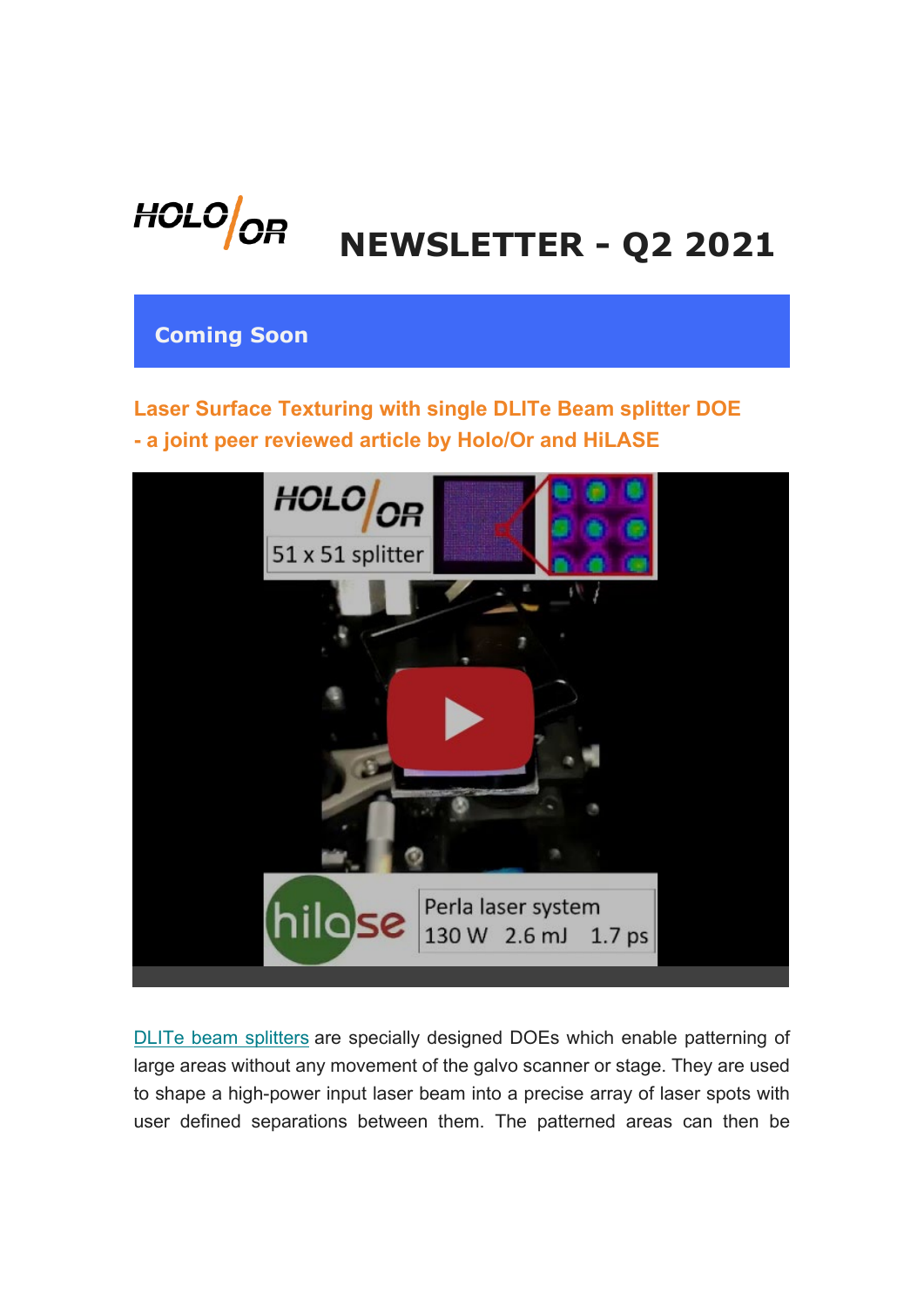stitched together at a high speed by external movement, to achieve industrial processing speeds.

Holo/Or in cooperation with HiLASE tested this concept. In the article we will present the obtained results.

# **Laser beam shaping and scanning for LIFT Processes - A joint publication by Holo/Or, Scanlab and Pulsar**

UV MicroLED LIFT processes employing a diffractive optical element (DOE) beam shaper, galvo scanner and f-theta lens setup have highly demanding requirements on the intensity profile at the sample surface in order to reach the necessary performance. These include a small rectangular shape with sharp edges, a uniform flat region and minimal distortion over the scan field. In the article we will present a novel laser scanning setup consisting of a custom

Top-hat beam shaper in combination with an automatic alignment system, a scan head, f-theta lens and a synchronized stage that fulfills all requirements of the LIFT process.

#### Contact us to discuss your project requirements

#### **Upcoming Events**

Holo/Or will be participating in the upcoming **Photonics+ Virtual Exhibition**, taking place on Jun. 29- 30.

Come visit our virtual booth, and join our CTO, Mr. Natan Kaplan, in a live 10-minutes talk on **Flexible beam shaping for the optimization of high-power industrial laser applications.**

The talk will take place on June 29, 15:15-15:25. Mark your calendars!

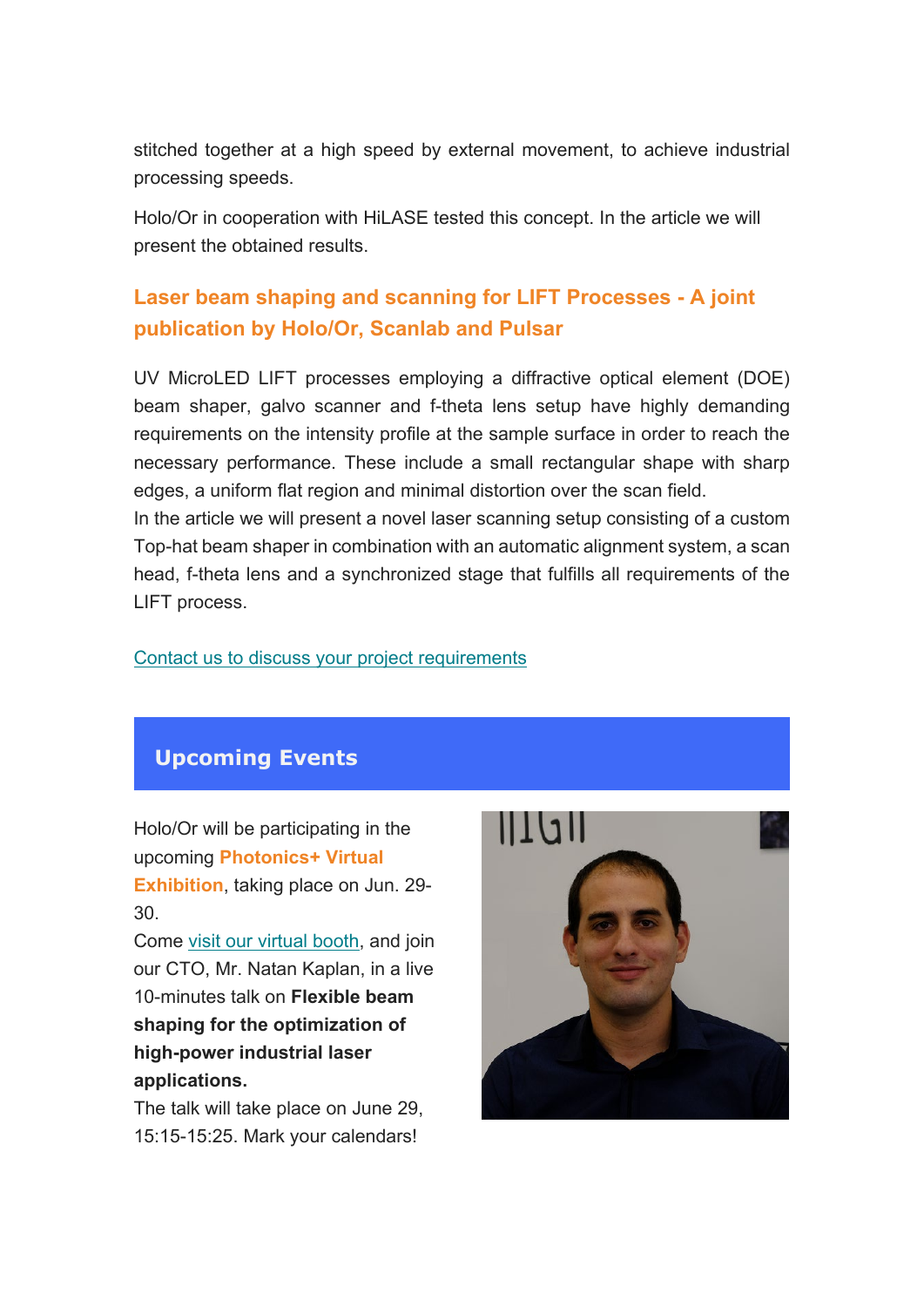#### **New Products**

#### **Adjustable ring shaper with central spot for laser welding**

Studies show that using a central spot with coaxial surrounding ring power distribution, can improve laser welding speed as well as other process parameters, by increasing the stability of the melt pool. Achieving such an energy distribution is most commonly done using special multi-mode fiber lasers with either a dual or triple core, where the central core is surrounded by concentric one or two ring-shaped cores. This method presents some limitations, mainly in the ratio of power between the ring and central spot and the high-costs that comes with such demanding specifications.

Holo/Or's Adjustable spot and ring shaper presents a much simpler and costeffective solution, enabling full continuous adjustment of the power ratio between the central spot and the ring, for optimal process results. It consists of 2 identical binary DOEs, each divided into an even number of azimuthal segments, half of them clear and the other half with a diffractive axicon function encoded to their pattern. The two DOEs are rotated against each other to create different output patterns of a ring and a central spot with a continuous power ratio adjustment. This solution is an evolution of our previous Flexishaper concept, with much decreased defocus sensitivity and is suitable for both single mode and multimode fibers.

**Join our talk on Photonics+ exhibition to learn more**

Contact us to discuss your project requirements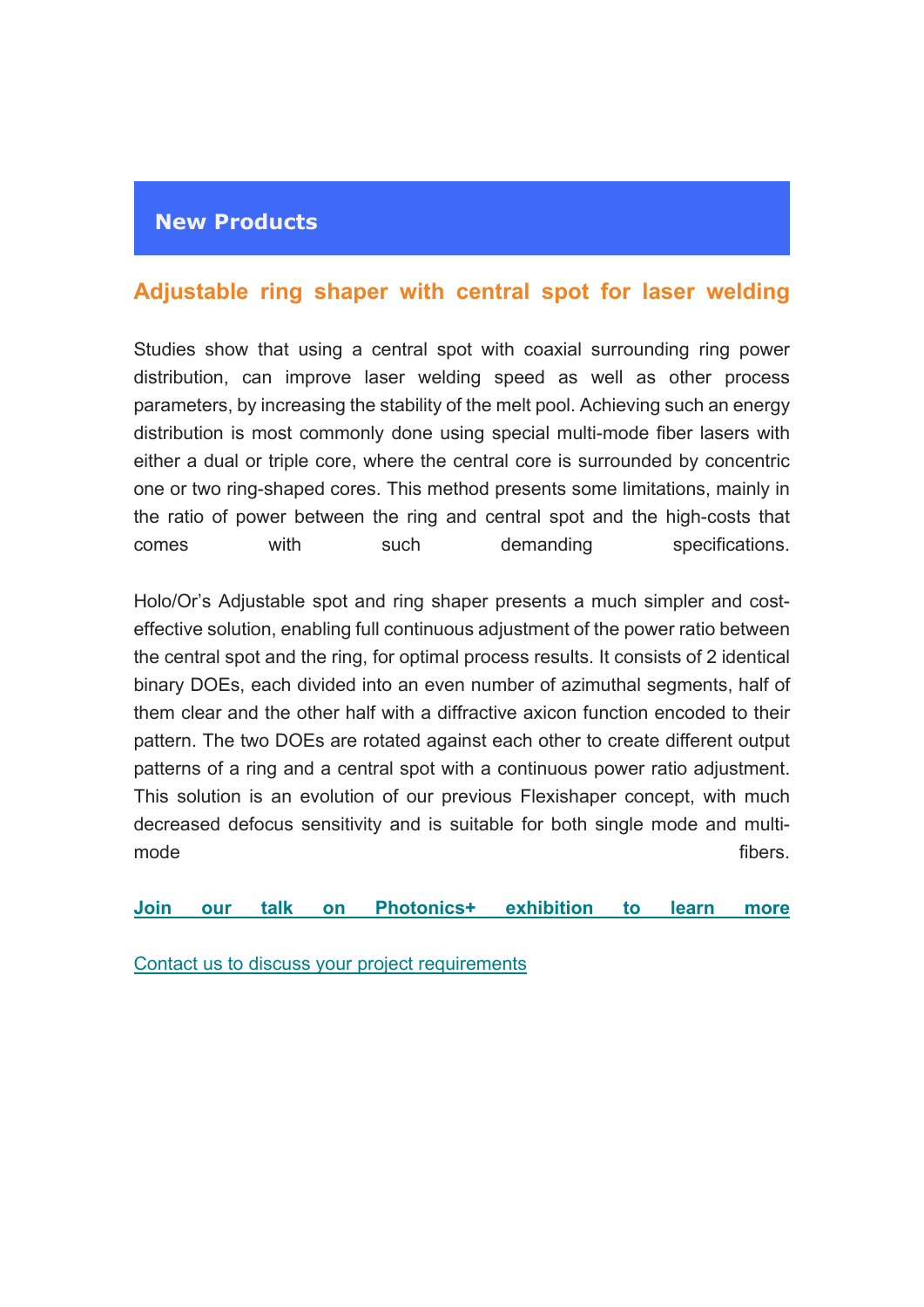

*Figure 1: Upper row shows 3 positions (a, b & c) of relative rotation orientation: 0, 7.5, and 15 degrees respectively between two binaries DOEs. Lower row shows the intensity distribution related to each of the rotational orientations on the row above: 1 a – all of the power is concentrated in the central spot, 1 c – all of the power is concentrated in the ring, 1 b - an intermediate position where some of the power is at the central spot and some is at the surrounding ring.*

#### **Fractional IR spot array generator with visible treated area marker**

Diffractive beam splitters are often used to generate an array of spots on a patients' skin during fractional laser treatment, with their accurate splitting angles, flatness and high LDT making them especially suitable for this task.One issue when working with diffractive beam splitters and invisible IR beams is the fact that the spots array size at the visible guide laser wavelength is much smaller than the actual treatment area. This makes it more difficult to manually "stitch" the treated areas, reducing the treatment speed.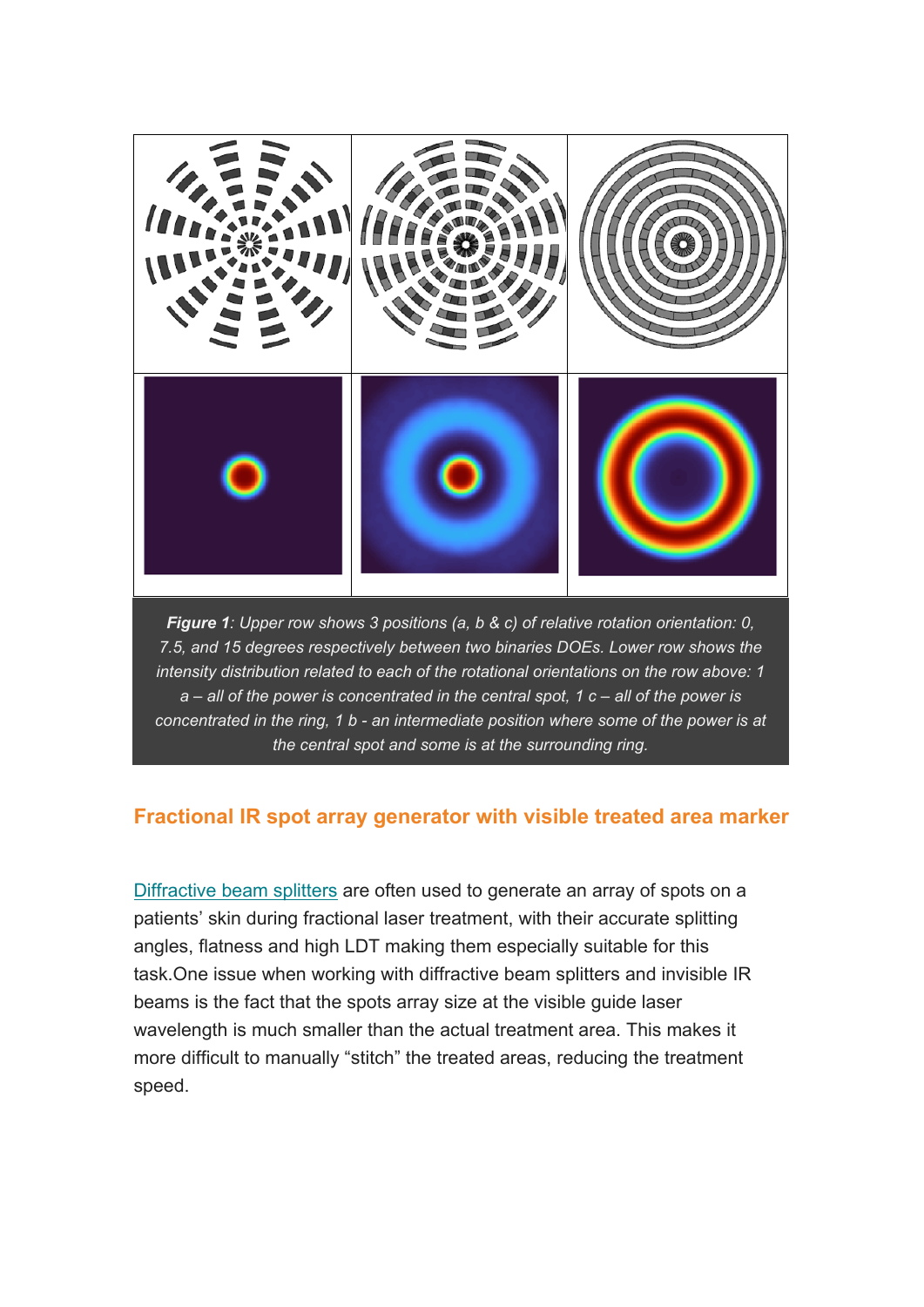

Holo/Or has developed an innovative family of beam splitter DOEs meant for the laser aesthetic fractional treatments market. These DOEs project a part of the guide laser energy to the edges of the treated area, can be either in the form of four corners or a surrounding frame, clearly marking the area that will be treated in the next pulse. These DOE can be designed for any combination of marking laser and treatment laser wavelengths, and can be customized to generate any desired number of spots for the fractional spot pattern.

Contact us to discuss your project requirements

# **Applications and technical tips**

**Tips for designing and modelling a STED microscope in ZEMAX OpticStudio**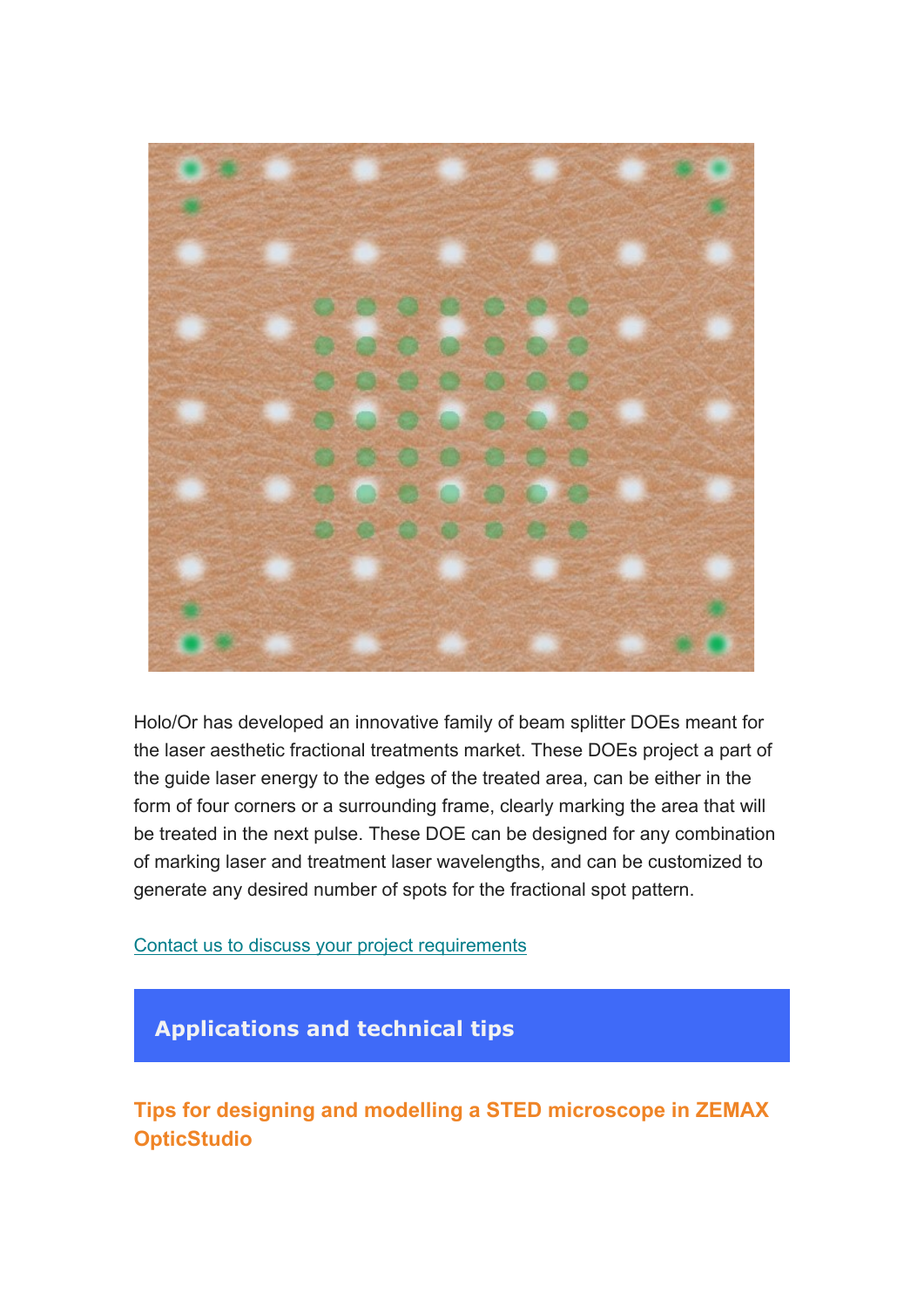Stimulated emission depletion (STED) microscopy is a powerful tool for the study of sub-micron samples, especially in biology. In out published article in MicroscopyToday, we present a simple, straightforward method for modeling a STED microscope using Zemax geometrical optics ray tracing principles, while still achieving a realistic spot size, with an output behavior consistent with the real, diffractive behavior of a STED de-excitation spot. This method can simplify the design of custom STED setups by proper modeling of the resolution performance.

Read the full article here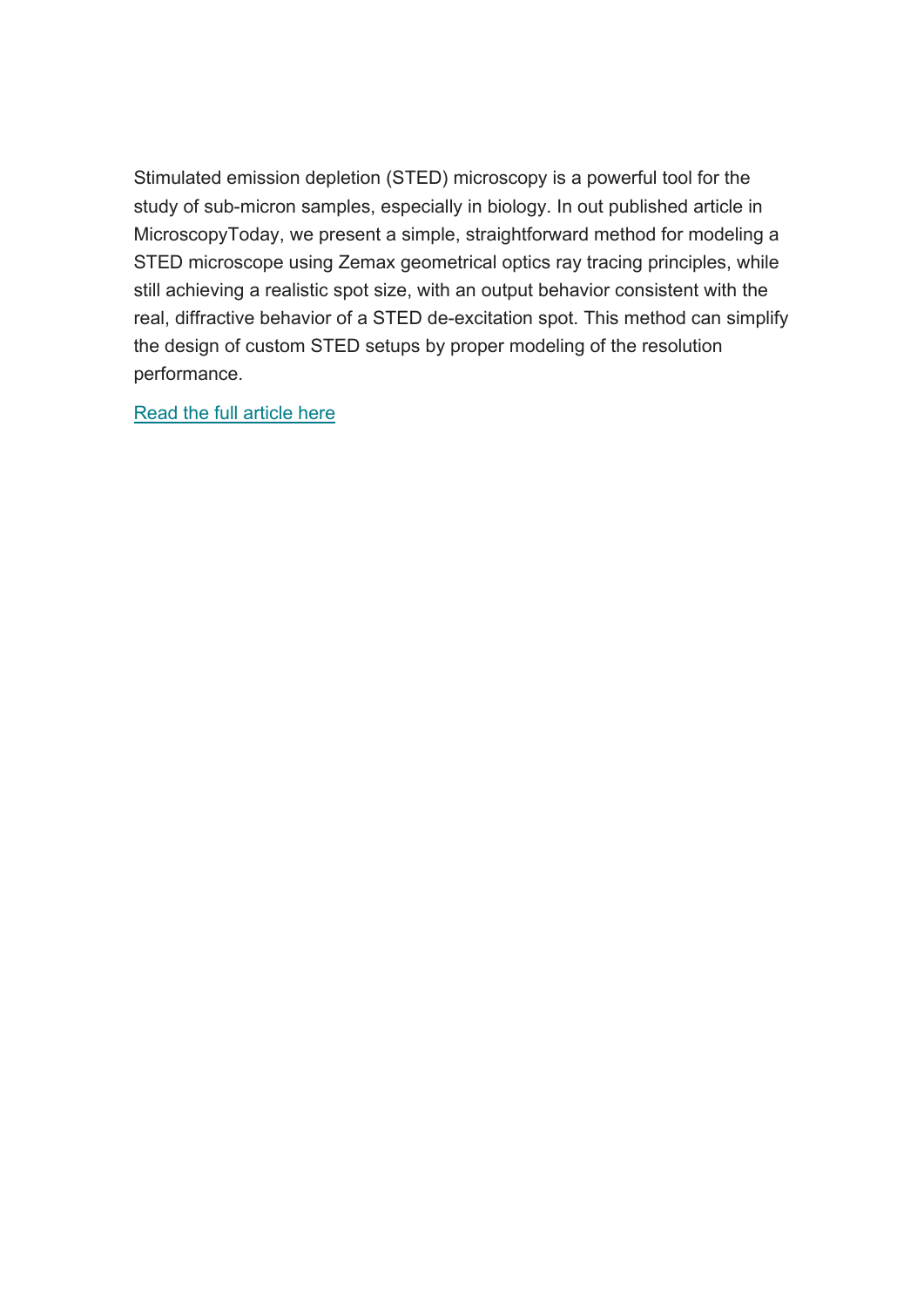

### **How to achieve the best shaping performance using Holo/Or's beam Shapers**

Many of our customers struggle with the installation of out Top-Hat beam shapers, when trying to obtain results similar to those simulated. To aid our customers in installing the elements and clarify how to draw the best shaping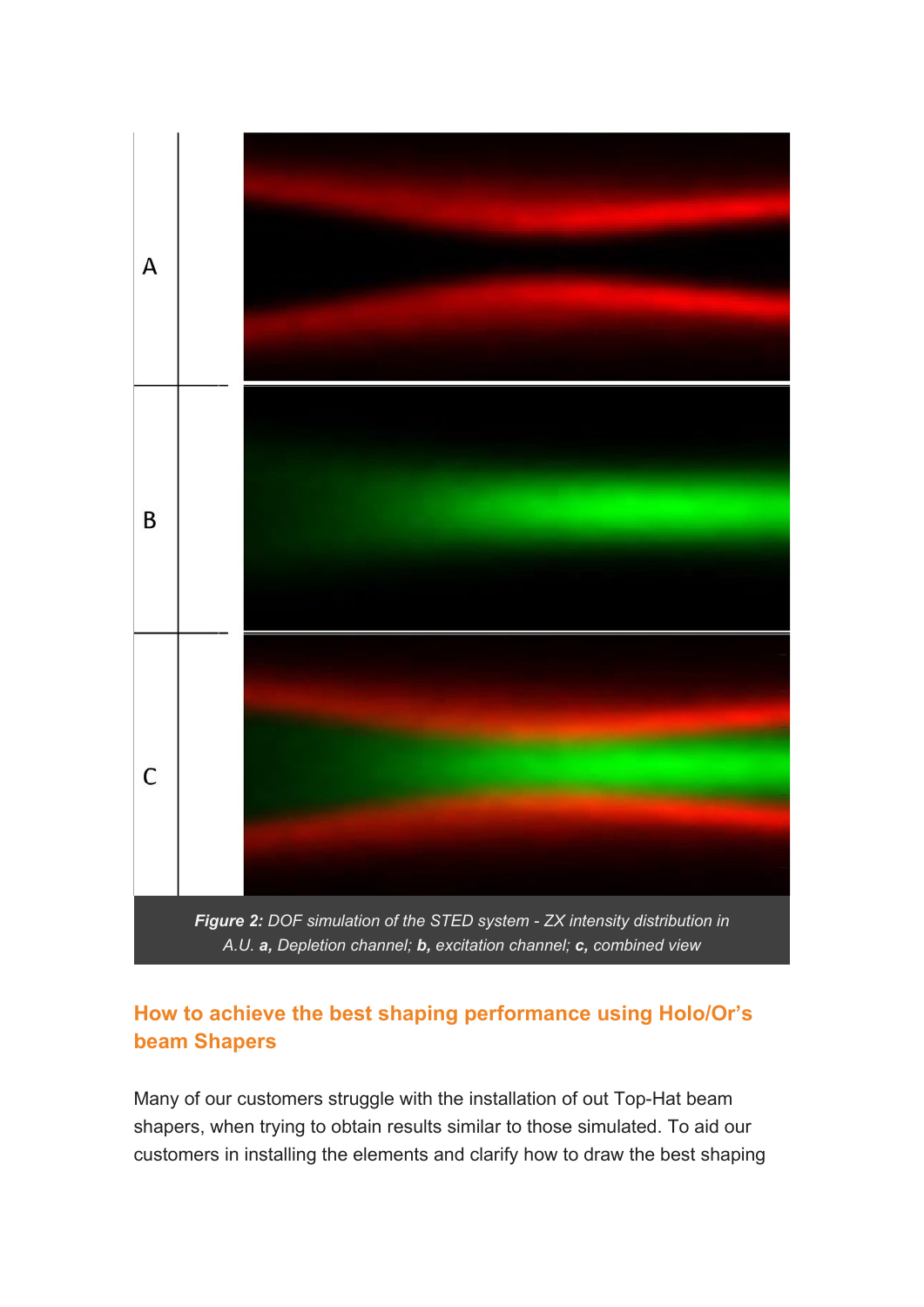performance, we wrote this installation manual, which can also be found on our website under **"Publications > Technical Resources"** section.

Contact us to discuss your project requirements

Please contact us with any question



**13B Einstein Street Ness Ziona, Israel** www.holoor.co.il holoor@holoor.co.il

**Follow Us:**